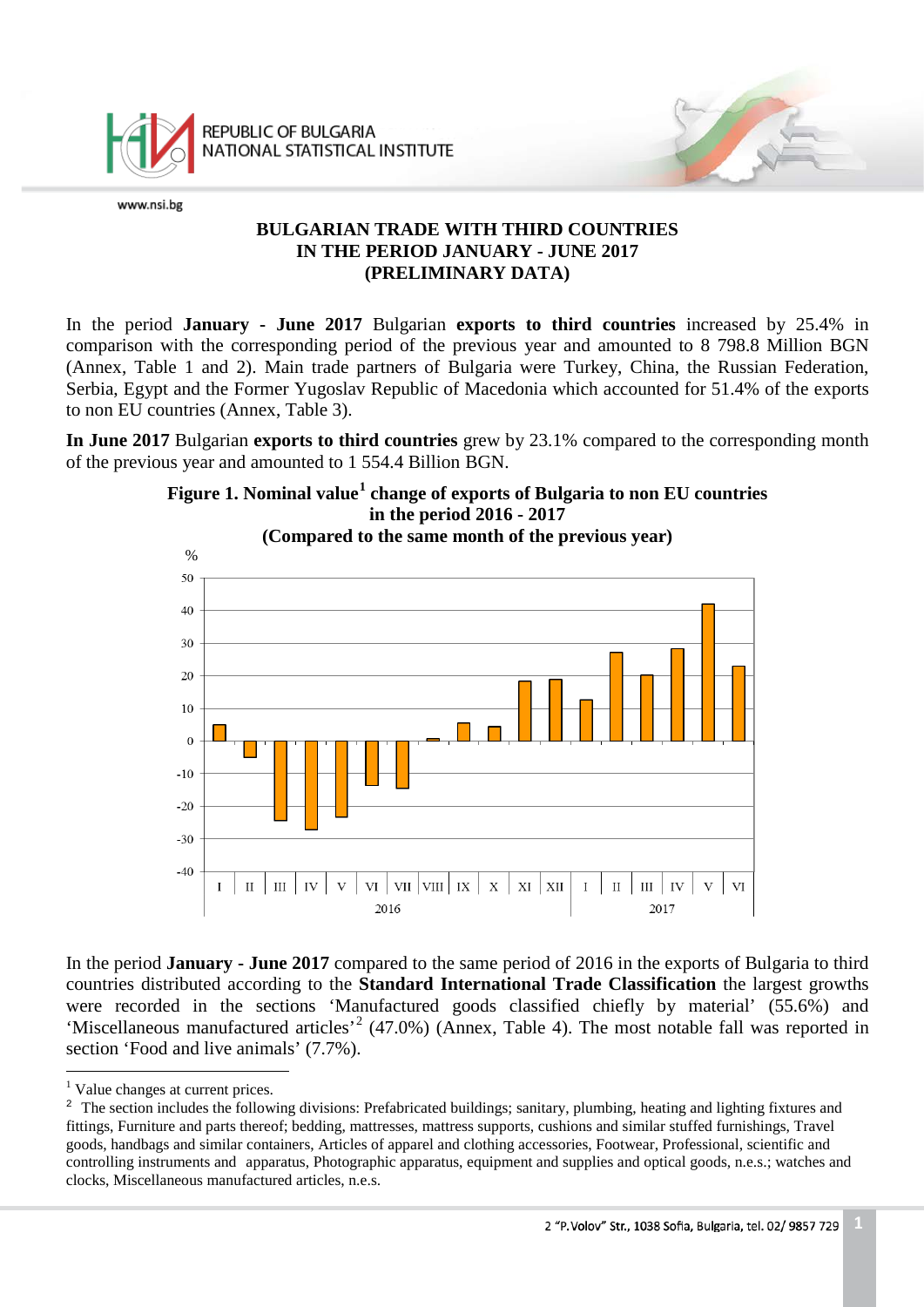

**Bulgarian imports from third countries** in the period **January - June 2017** increased by 33.0% in comparison with the corresponding period of the previous year and added up to 10 412.1 Million BGN (at CIF prices) (Annex, Table 1 and 2). The largest amounts were reported for the goods imported from the Russian Federation, Turkey, China and Serbia (Annex, Table 3).

**In June 2017** Bulgarian imports from third countries grew by 25.1% compared to the corresponding month of the previous year and amounted to 1 764.2 Billion BGN.





In the period **January - June 2017** compared to the same period of 2016 in the imports of Bulgaria from third countries distributed according to the **Standard International Trade Classification** the largest growths were recorded in the sections 'Crude materials, inedible (except fuel)<sup>[2](#page-1-1)</sup> (86.4%) and 'Mineral fuel, lubricants and related materials' (46.0%) (Annex, Table 4).

**The foreign trade balance** of Bulgaria (export FOB - import CIF) **with third countries** in the period January - June 2017 was negative and added up to 1 613.3 Million BGN (Annex, Table 1). The trade balance at FOB/FOB prices (after elimination of transport and insurance costs on imports) was also negative and amounted to 1 100.2 Million BGN.

<sup>&</sup>lt;sup>1</sup> Value changes at current prices.  $\frac{1}{1}$ 

<span id="page-1-1"></span><span id="page-1-0"></span><sup>&</sup>lt;sup>2</sup> The section includes following divisions: raw hides, skins and furskins; oil-seeds and oleaginous fruits; crude rubber; cork and wood; pulp and waste paper; textile fibres and their wastes; crude fertilizers and crude minerals; metalliferous ores and metal scrap; crude animal and vegetable materials, n.e.s.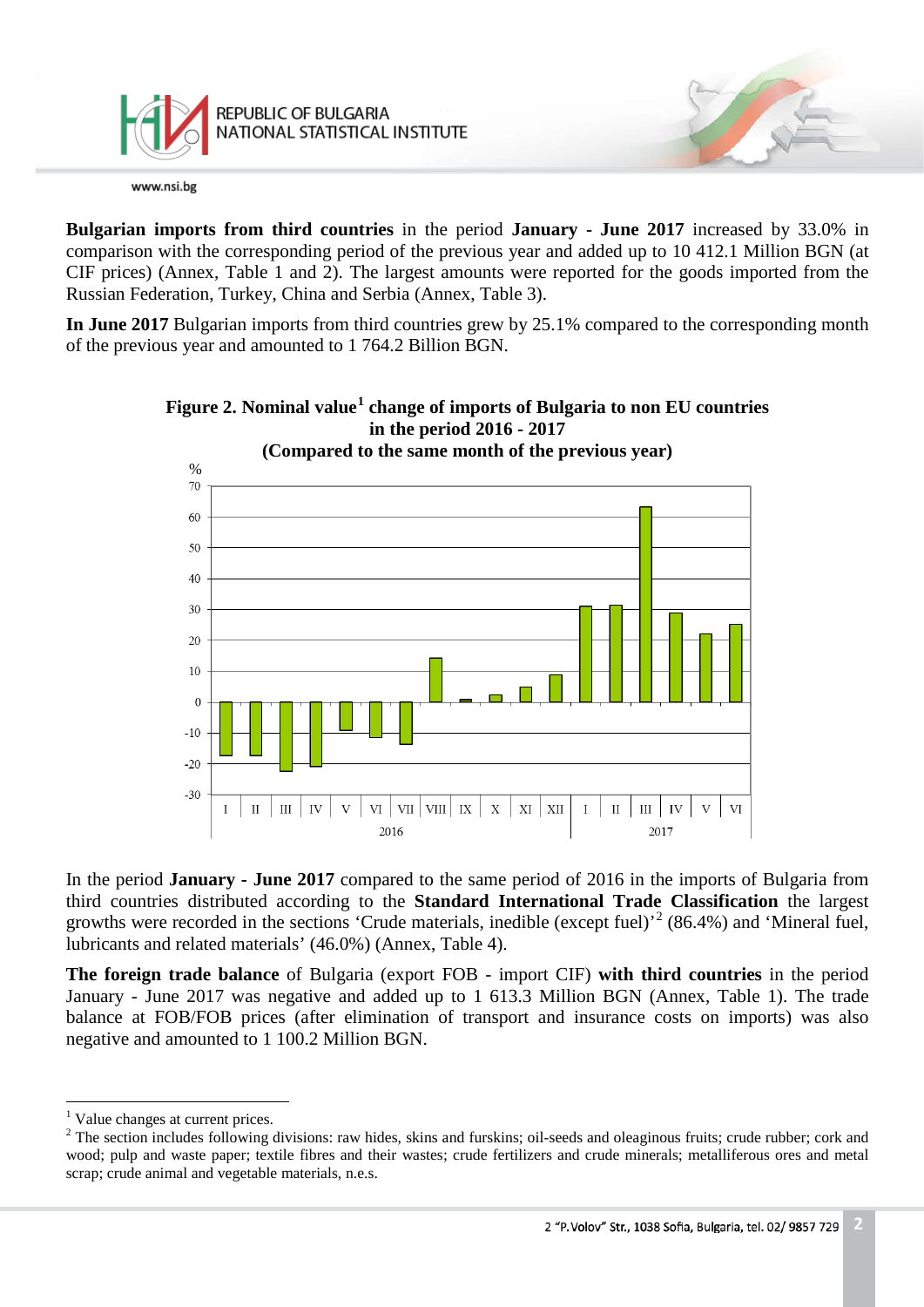

**In June 2017** the foreign trade balance of Bulgaria **(export FOB - import CIF)** with third countries was negative and amounted to 209.8 Million BGN.

## **Bulgarian trade with third countries and EU - total**

In the period **January - June 2017** the value of **all exported goods** from Bulgaria amounted to 25 131.3 Million BGN and in comparison with the corresponding period of the previous year the exports increased by 15.8% (Annex, Table 1 and 2).

In **June 2017** the total exports added up to 4 603.9 Billion BGN and grew by 16.3% compared to the corresponding month of the previous year.





The total value of **all the goods imported** in the country in the period **January - June 2017** amounted to 28 437.3 Million BGN (at CIF prices), or by 18.8% more than the same period of 2016 (Annex, Table 1 and 2).

<span id="page-2-0"></span><sup>&</sup>lt;sup>1</sup> Value changes at current prices.  $\frac{1}{1}$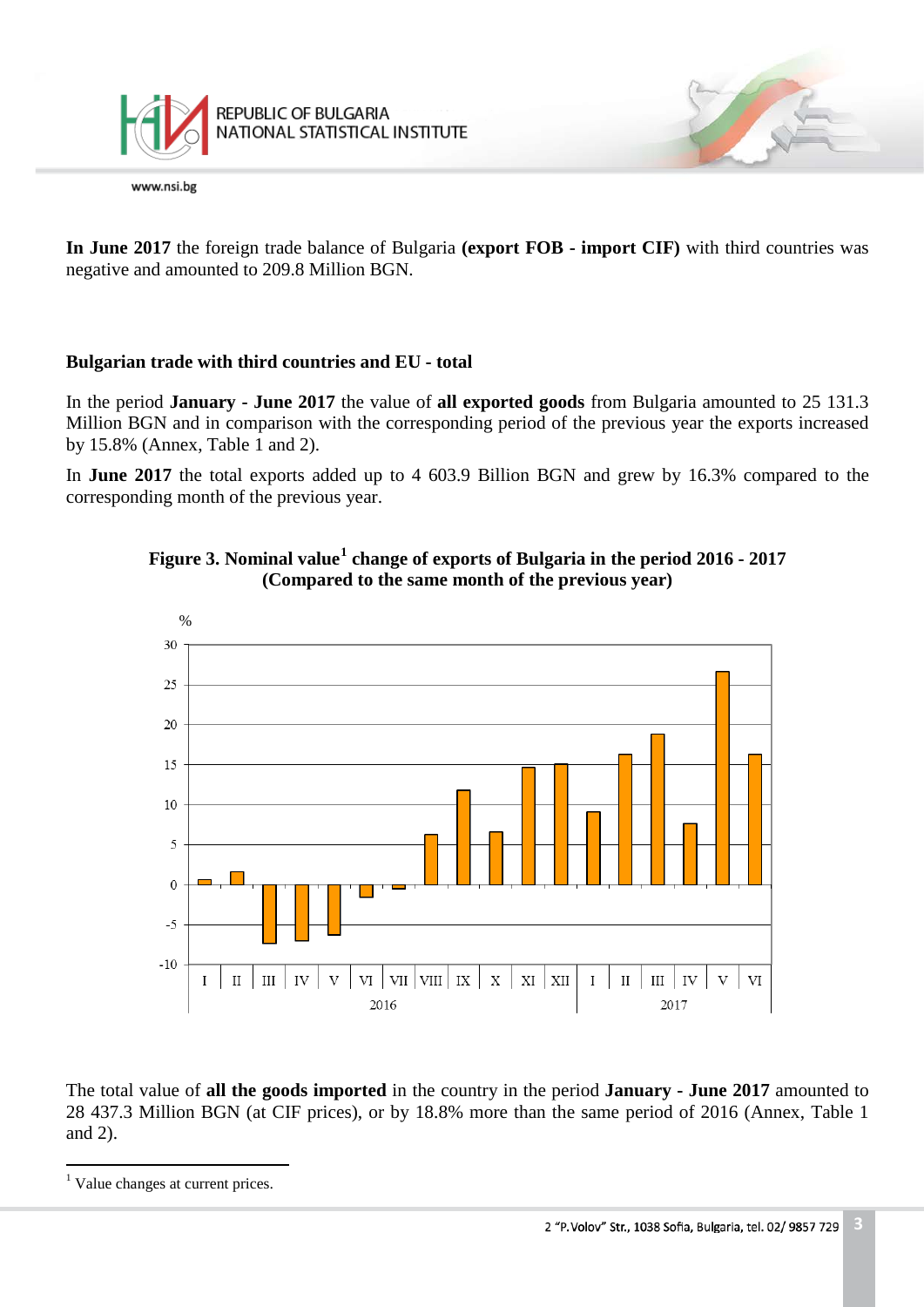

In **June 2017** the total imports increased by 13.1% compared to the same month of the previous year and added up to 4 876.7 Billion BGN.



**Figure 4. Nominal value[1](#page-3-0) change of imports of Bulgaria in the period 2016 - 2017 (Compared to the same month of the previous year)**

The **total foreign trade balance** (exports FOB - import CIF) was negative in the period January - June 2017 and amounted to 3 306.0 Million BGN (Annex, Table 1 and 2). At FOB/FOB prices (after elimination of transport and insurance costs on imports) in the period January - June 2017 the total foreign trade balance was also negative and added up to 1 921.8 Million BGN.

In **June 2017** the total foreign trade balance (exports FOB - import CIF) was negative and added up to 272.8 Million BGN. The trade balance at FOB/FOB prices was also negative and amounted to 32.7 Million BGN.

<span id="page-3-0"></span><sup>&</sup>lt;sup>1</sup> Value changes at current prices.  $\frac{1}{1}$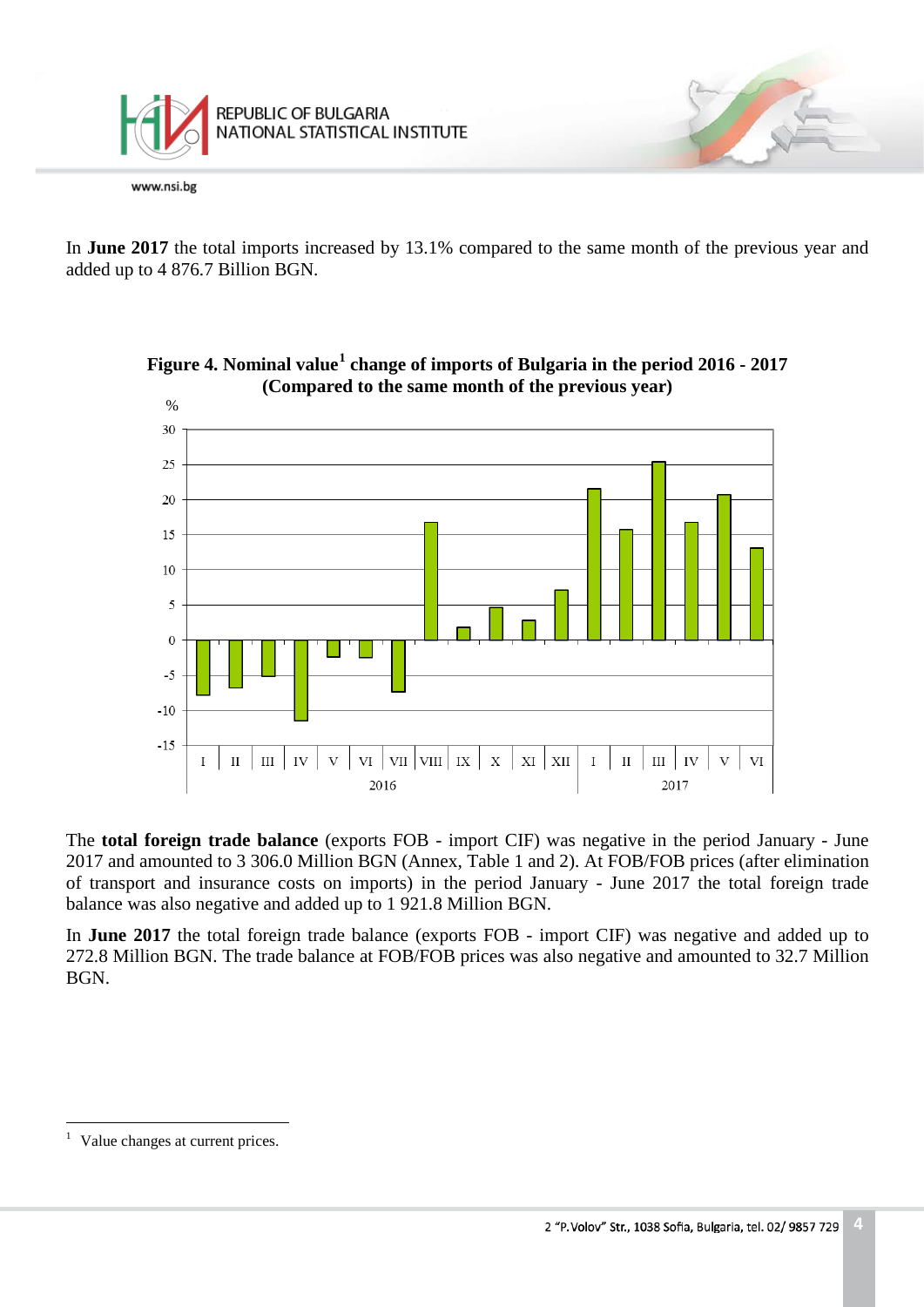



**Annex**

**Table 1**

| Exports, imports and trade balance of Bulgaria in the period January - June $20161$ and $20171$ by months |
|-----------------------------------------------------------------------------------------------------------|
|-----------------------------------------------------------------------------------------------------------|

|                       |                      |         |        |                      |           |         |                                    |         |        |                                |           |           |                                      |          | (Million BGN) |
|-----------------------|----------------------|---------|--------|----------------------|-----------|---------|------------------------------------|---------|--------|--------------------------------|-----------|-----------|--------------------------------------|----------|---------------|
|                       | <b>Exports - FOB</b> |         |        | <b>Imports - CIF</b> |           |         | <b>Imports - <math>FOB2</math></b> |         |        | <b>Trade balance - FOB/CIF</b> |           |           | Trade balance - FOB/FOB <sup>2</sup> |          |               |
| <b>Months/Periods</b> | <b>Total</b>         | EU      | Non EU | <b>Total</b>         | <b>EU</b> | Non EU  | <b>Total</b>                       | EU      | Non EU | <b>Total</b>                   | EU        | Non EU    | <b>Total</b>                         | EU       | Non EU        |
| I.2016                | 3427.3               | 2263.0  | 1164.3 | 3471.9               | 2267.7    | 1204.2  | 3301.1                             | 2154.8  | 1146.3 | $-44.6$                        | $-4.7$    | $-39.9$   | 126.2                                | 108.2    | 18.0          |
| II.2016               | 3481.7               | 2286.3  | 1195.4 | 3824.7               | 2601.5    | 1223.2  | 3644.8                             | 2481.3  | 1163.5 | $-343.0$                       | $-315.2$  | $-27.8$   | $-163.1$                             | $-195.0$ | 31.9          |
| III.2016              | 3680.5               | 2507.4  | 1173.1 | 4217.0               | 3005.6    | 1211.4  | 4021.0                             | 2864.8  | 1156.2 | $-536.5$                       | $-498.2$  | $-38.3$   | $-340.5$                             | $-357.4$ | 16.9          |
| I - III.2016          | 10589.5              | 7056.7  | 3532.8 | 11513.6              | 7874.8    | 3638.8  | 10966.9                            | 7500.9  | 3466.0 | $-924.1$                       | $-818.1$  | $-106.0$  | $-377.4$                             | $-444.2$ | 66.8          |
| IV.2016               | 3635.5               | 2536.7  | 1098.8 | 4017.5               | 2694.4    | 1323.1  | 3832.2                             | 2573.9  | 1258.3 | $-382.0$                       | $-157.7$  | $-224.3$  | $-196.7$                             | $-37.2$  | $-159.5$      |
| V.2016                | 3517.6               | 2397.4  | 1120.2 | 4084.3               | 2628.6    | 1455.7  | 3887.8                             | 2505.8  | 1382.0 | $-566.7$                       | $-231.2$  | $-335.5$  | $-370.2$                             | $-108.4$ | $-261.8$      |
| VI.2016               | 3958.2               | 2695.2  | 1263.0 | 4312.9               | 2902.9    | 1410.0  | 4109.8                             | 2767.6  | 1342.2 | $-354.7$                       | $-207.7$  | $-147.0$  | $-151.6$                             | $-72.4$  | $-79.2$       |
| <b>IV - VI.2016</b>   | 11111.3              | 7629.3  | 3482.0 | 12414.7              | 8225.9    | 4188.8  | 11829.8                            | 7847.3  | 3982.5 | $-1303.4$                      | -596.6    | $-706.8$  | $-718.5$                             | $-218.0$ | $-500.5$      |
| I - VI.2016           | 21700.8              | 14686.0 | 7014.8 | 23928.3              | 16100.7   | 7827.6  | 22796.7                            | 15348.2 | 7448.5 | $-2227.5$                      | $-1414.7$ | $-812.8$  | $-1095.9$                            | $-662.2$ | $-433.7$      |
|                       |                      |         |        |                      |           |         |                                    |         |        |                                |           |           |                                      |          |               |
| I.2017                | 3738.7               | 2426.5  | 1312.2 | 4220.8               | 2642.9    | 1577.9  | 4008.6                             | 2510.4  | 1498.2 | $-482.1$                       | $-216.4$  | $-265.7$  | $-269.9$                             | $-83.9$  | $-186.0$      |
| II.2017               | 4048.3               | 2528.1  | 1520.2 | 4428.6               | 2820.5    | 1608.1  | 4209.7                             | 2682.2  | 1527.5 | $-380.3$                       | $-292.4$  | $-87.9$   | $-161.4$                             | -154.1   | $-7.3$        |
| III.2017              | 4371.8               | 2960.6  | 1411.2 | 5287.3               | 3309.6    | 1977.7  | 5032.4                             | 3156.2  | 1876.2 | $-915.5$                       | $-349.0$  | $-566.5$  | $-660.6$                             | $-195.6$ | $-465.0$      |
| I - III.2017          | 12158.8              | 7915.2  | 4243.6 | 13936.7              | 8773.0    | 5163.7  | 13250.7                            | 8348.8  | 4901.9 | $-1777.9$                      | $-857.8$  | $-920.1$  | $-1091.9$                            | $-433.6$ | $-658.3$      |
| IV.2017               | 3913.0               | 2503.4  | 1409.6 | 4692.3               | 2985.5    | 1706.8  | 4466.8                             | 2842.6  | 1624.2 | $-779.3$                       | $-482.1$  | $-297.2$  | $-553.8$                             | $-339.2$ | $-214.6$      |
| V.2017                | 4455.6               | 2864.4  | 1591.2 | 4931.6               | 3154.2    | 1777.4  | 4699.0                             | 3005.8  | 1693.2 | $-476.0$                       | $-289.8$  | $-186.2$  | $-243.4$                             | -141.4   | $-102.0$      |
| VI.2017               | 4603.9               | 3049.5  | 1554.4 | 4876.7               | 3112.5    | 1764.2  | 4636.6                             | 2956.9  | 1679.7 | $-272.8$                       | $-63.0$   | $-209.8$  | $-32.7$                              | 92.6     | $-125.3$      |
| <b>IV - VI.2017</b>   | 12972.5              | 8417.3  | 4555.2 | 14500.6              | 9252.2    | 5248.4  | 13802.4                            | 8805.3  | 4997.1 | $-1528.1$                      | $-834.9$  | $-693.2$  | $-829.9$                             | $-388.0$ | $-441.9$      |
| I - VI.2017           | 25131.3              | 16332.5 | 8798.8 | 28437.3              | 18025.2   | 10412.1 | 27053.1                            | 17154.1 | 9899.0 | $-3306.0$                      | $-1692.7$ | $-1613.3$ | $-1921.8$                            | $-821.6$ | $-1100.2$     |

1 Data are preliminary as of 9-th August 2017.

<sup>2</sup> By data of BNB for the transport costs.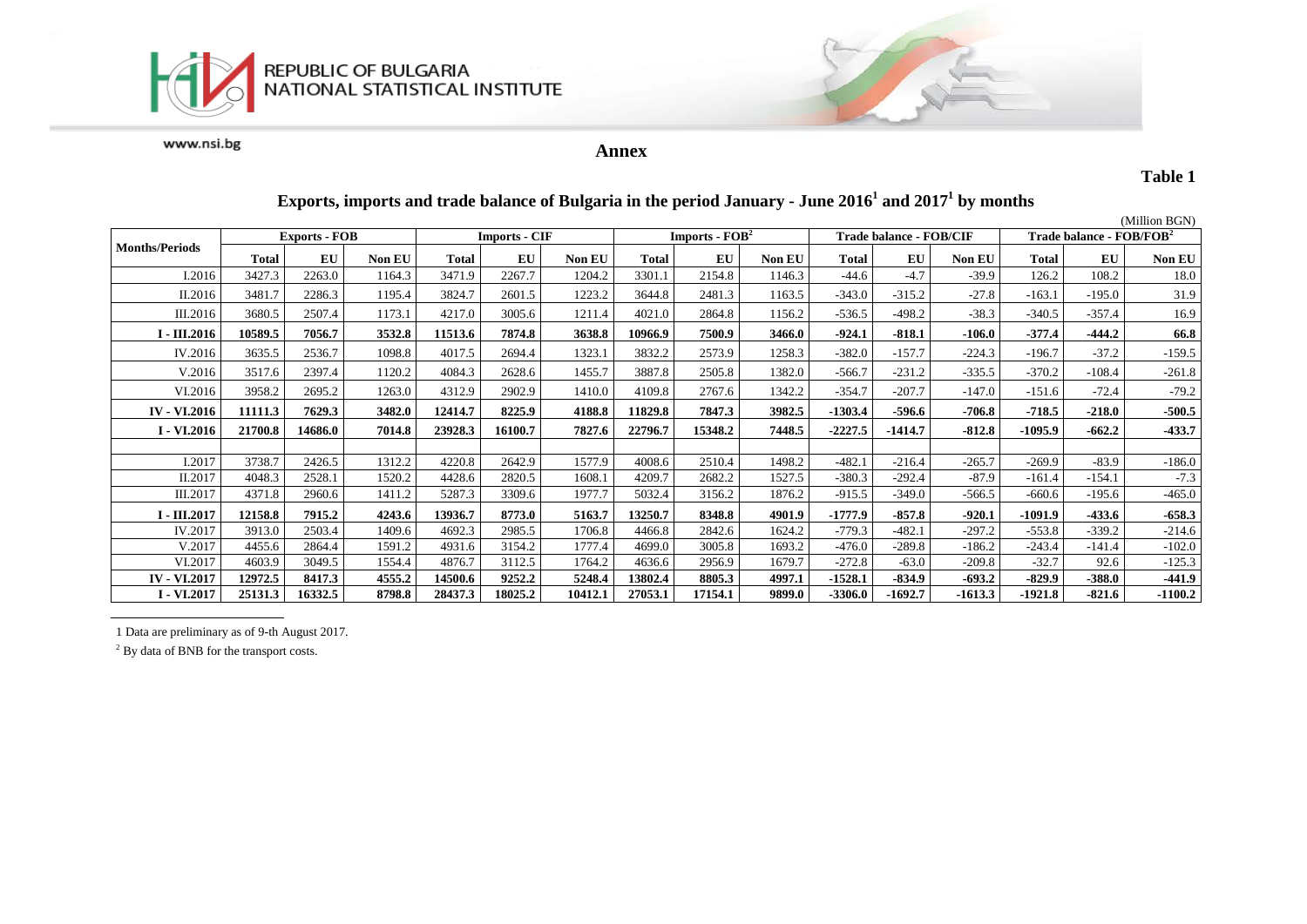



**Table 2**

### **Value changes of exports and imports of Bulgaria in the period January - June 20171 compared to the same period of the previous year**

|                             |              |                      |        |              |                      |               |                      |      | (Per cent) |  |
|-----------------------------|--------------|----------------------|--------|--------------|----------------------|---------------|----------------------|------|------------|--|
| <b>Months/Periods</b>       |              | <b>Exports - FOB</b> |        |              | <b>Imports - CIF</b> |               | <b>Imports - FOB</b> |      |            |  |
|                             | <b>Total</b> | EU                   | Non EU | <b>Total</b> | EU                   | <b>Non EU</b> | <b>Total</b>         | EU   | Non EU     |  |
|                             | 9.1          | 7.2                  | 12.7   | 21.6         | 16.5                 | 31.0          | 21.4                 | 16.5 | 30.7       |  |
| П                           | 16.3         | 10.6                 | 27.2   | 15.8         | 8.4                  | 31.5          | 15.5                 | 8.1  | 31.3       |  |
| Ш                           | 18.8         | 18.1                 | 20.3   | 25.4         | 10.1                 | 63.3          | 25.2                 | 10.2 | 62.3       |  |
| $\mathbf{I}$ - $\mathbf{I}$ | 14.8         | 12.2                 | 20.1   | 21.0         | 11.4                 | 41.9          | 20.8                 | 11.3 | 41.4       |  |
| IV                          | 7.6          | $-1.3$               | 28.3   | 16.8         | 10.8                 | 29.0          | 16.6                 | 10.4 | 29.1       |  |
| V                           | 26.7         | 19.5                 | 42.0   | 20.7         | 20.0                 | 22.1          | 20.9                 | 20.0 | 22.5       |  |
| VI                          | 16.3         | 13.1                 | 23.1   | 13.1         | 7.2                  | 25.1          | 12.8                 | 6.8  | 25.1       |  |
| $IV - VI$                   | 16.8         | 10.3                 | 30.8   | 16.8         | 12.5                 | 25.3          | 16.7                 | 12.2 | 25.5       |  |
| I - VI                      | 15.8         | 11.2                 | 25.4   | 18.8         | 12.0                 | <b>33.0</b>   | 18.7                 | 11.8 | 32.9       |  |

<sup>1</sup> Data are preliminary as of 9-th August 2017.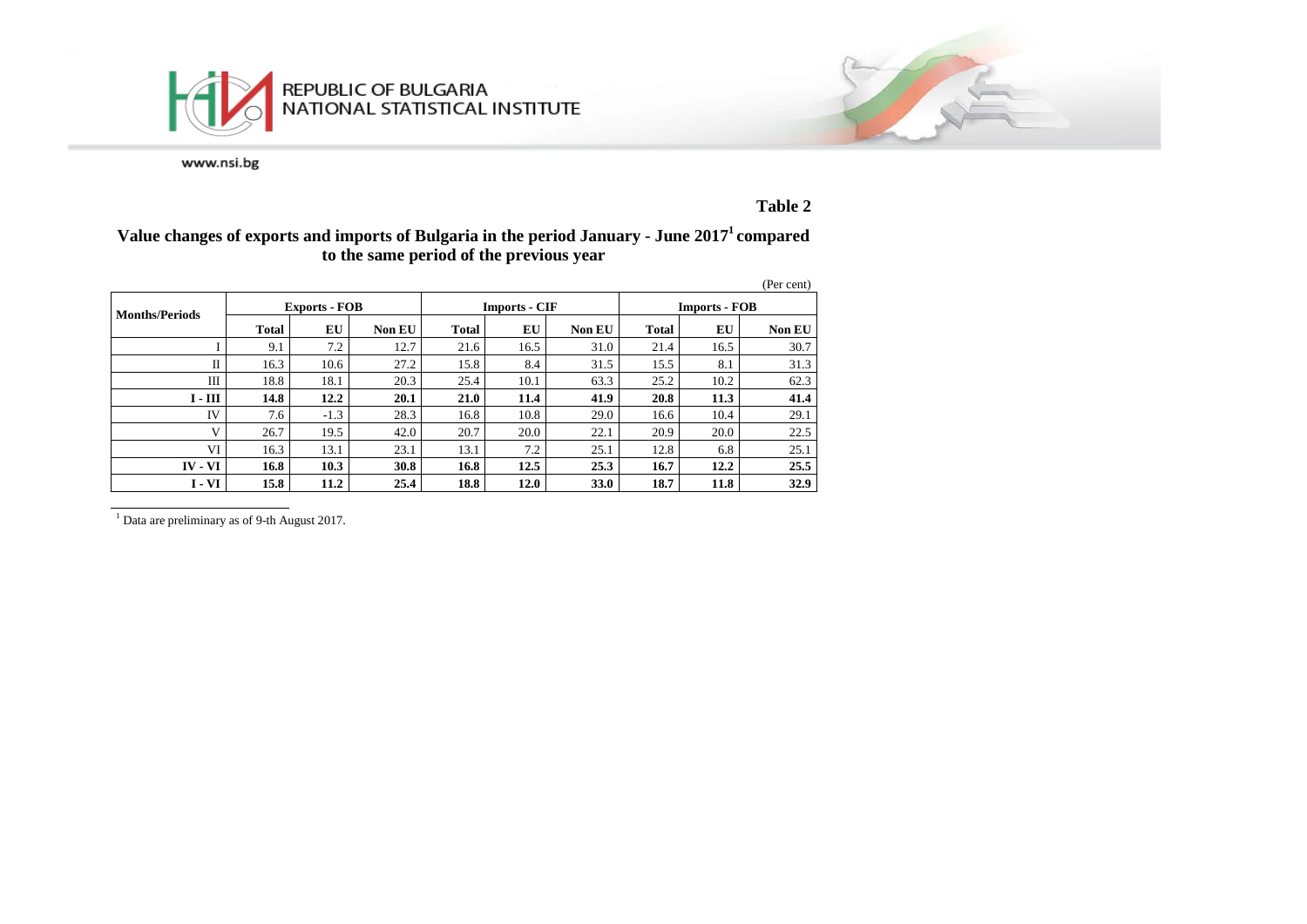



# **Table 3**

## **Еxports, imports and trade balance of Bulgaria with main non EU partner countries1 in the period January - June 2016<sup>2</sup> and 20172**

|                                          |                    | <b>Exports - FOB</b> |                                                      |                    | <b>Imports - CIF</b> | Trade balance -<br><b>FOB/CIF</b>                 |                    |           |
|------------------------------------------|--------------------|----------------------|------------------------------------------------------|--------------------|----------------------|---------------------------------------------------|--------------------|-----------|
| <b>Countries</b>                         | 2016               | 2017                 | <b>Change</b><br>compared to                         | 2016               | 2017                 | <b>Change</b><br>compared to                      | 2016               | 2017      |
|                                          | <b>Million BGN</b> |                      | the same<br>period of the<br>previous year<br>$. \%$ | <b>Million BGN</b> |                      | the same<br>period of the<br>previous<br>year - % | <b>Million BGN</b> |           |
| Third countries -total                   | 7014.8             | 8798.8               | 25.4                                                 | 7827.6             | 10412.1              | 33.0                                              | $-812.8$           | $-1613.3$ |
| of which:                                |                    |                      |                                                      |                    |                      |                                                   |                    |           |
| Albania                                  | 47.7               | 69.3                 | 45.3                                                 | 10.7               | 16.3                 | 52.3                                              | 37.0               | 53.0      |
| Bosnia and Herzegovina                   | 64.8               | 70.2                 | 8.3                                                  | 32.1               | 40.0                 | 24.6                                              | 32.7               | 30.2      |
| <b>Brazil</b>                            | 32.4               | 28.2                 | $-13.0$                                              | 30.8               | 20.4                 | $-33.8$                                           | 1.6                | 7.8       |
| Canada                                   | 38.3               | 39.0                 | 1.8                                                  | 36.4               | 56.8                 | 56.0                                              | 1.9                | $-17.8$   |
| China                                    | 406.0              | 609.1                | 50.0                                                 | 939.9              | 1086.1               | 15.6                                              | $-533.9$           | -477.0    |
| Egypt                                    | 179.8              | 400.5                | 122.7                                                | 217.8              | 561.8                | 157.9                                             | $-38.0$            | $-161.3$  |
| Former Yugoslav Republic of<br>Macedonia | 386.2              | 372.9                | $-3.4$                                               | 218.0              | 291.4                | 33.7                                              | 168.2              | 81.5      |
| Georgia                                  | 126.3              | 141.4                | 12.0                                                 | 100.4              | 286.1                | 185.0                                             | 25.9               | $-144.7$  |
| Gibraltar                                | 0.4                | 54.0                 | 13400.0                                              | 0.1                | 0.0                  | $\mathbf X$                                       | 0.3                | 54.0      |
| India                                    | 55.2               | 120.1                | 117.6                                                | 113.3              | 135.2                | 19.3                                              | $-58.1$            | $-15.1$   |
| Indonesia                                | 24.3               | 24.0                 | $-1.2$                                               | 31.3               | 41.8                 | 33.5                                              | $-7.0$             | $-17.8$   |
| Iran, Islamic Republic of                | 49.4               | 70.0                 | 41.7                                                 | 26.4               | 74.8                 | 183.3                                             | 23.0               | $-4.8$    |
| Israel                                   | 56.7               | 64.0                 | 12.9                                                 | 57.2               | 43.5                 | $-24.0$                                           | $-0.5$             | 20.5      |
| Japan                                    | 32.7               | 33.3                 | 1.8                                                  | 95.5               | 96.7                 | 1.3                                               | $-62.8$            | $-63.4$   |
| Kazakhstan                               | 16.3               | 20.2                 | 23.9                                                 | 17.1               | 18.9                 | 10.5                                              | $-0.8$             | 1.3       |
| Korea, Republic of                       | 57.2               | 33.6                 | $-41.3$                                              | 118.2              | 102.9                | $-12.9$                                           | $-61.0$            | $-69.3$   |
| Libya                                    | 118.0              | 53.6                 | $-54.6$                                              | 2.6                | 7.1                  | 173.1                                             | 115.4              | 46.5      |
| Morocco                                  | 48.6               | 88.4                 | 81.9                                                 | 70.0               | 90.9                 | 29.9                                              | $-21.4$            | $-2.5$    |
| Namibia                                  | 40.7               | 91.2                 | 124.1                                                | 0.0                | 0.0                  | 0.0                                               | 40.7               | 91.2      |
| Norway                                   | 19.3               | 31.8                 | 64.8                                                 | 25.2               | 35.3                 | 40.1                                              | $-5.9$             | $-3.5$    |
| Peru                                     | 5.0                | 10.8                 | 116.0                                                | 20.7               | 23.5                 | 13.5                                              | $-15.7$            | $-12.7$   |
| <b>Russian Federation</b>                | 298.1              | 585.2                | 96.3                                                 | 2155.4             | 2858.8               | 32.6                                              | $-1857.3$          | $-2273.6$ |
| Serbia                                   | 355.7              | 417.4                | 17.3                                                 | 340.0              | 576.6                | 69.6                                              | 15.7               | $-159.2$  |
| Singapore                                | 119.5              | 179.3                | 50.0                                                 | 24.4               | 32.3                 | 32.4                                              | 95.1               | 147.0     |
| South Africa                             | 55.2               | 39.5                 | $-28.4$                                              | 17.4               | 39.4                 | 126.4                                             | 37.8               | 0.1       |
| Switzerland                              | 85.1               | 115.9                | 36.2                                                 | 184.1              | 192.5                | 4.6                                               | $-99.0$            | $-76.6$   |
| Syrian Arab Republic                     | 20.5               | 28.5                 | 39.0                                                 | 1.4                | 0.1                  | $-92.9$                                           | 19.1               | 28.4      |
| Taiwan                                   | 14.7               | 22.2                 | 51.0                                                 | 96.9               | 101.7                | 5.0                                               | $-82.2$            | $-79.5$   |
| Turkey                                   | 1847.7             | 2141.2               | 15.9                                                 | 1454.6             | 1792.6               | 23.2                                              | 393.1              | 348.6     |
| Ukraine                                  | 73.1               | 119.1                | 62.9                                                 | 385.3              | 379.9                | $-1.4$                                            | $-312.2$           | $-260.8$  |
| <b>United Arab Emirates</b>              | 162.9              | 180.1                | 10.6                                                 | 21.0               | 29.0                 | 38.1                                              | 141.9              | 151.1     |
| <b>United States</b>                     | 294.8              | 309.9                | 5.1                                                  | 215.4              | 253.0                | 17.5                                              | 79.4               | 56.9      |
| Viet-Nam                                 | 35.5               | 24.6                 | $-30.7$                                              | 36.7               | 42.9                 | 16.9                                              | $-1.2$             | $-18.3$   |

<sup>1</sup> Partner country:

- In case of exports (or dispatches) is the country (or Member State) of final destination of the goods.

- In case of imports (or arrivals) is the country (or Member State) of consignment of the goods.

<sup>2</sup> Data are preliminary as of 9-th August 2017.

"x"- category not applicable.

"-" no case.

"0"- figure less than half the unit used.